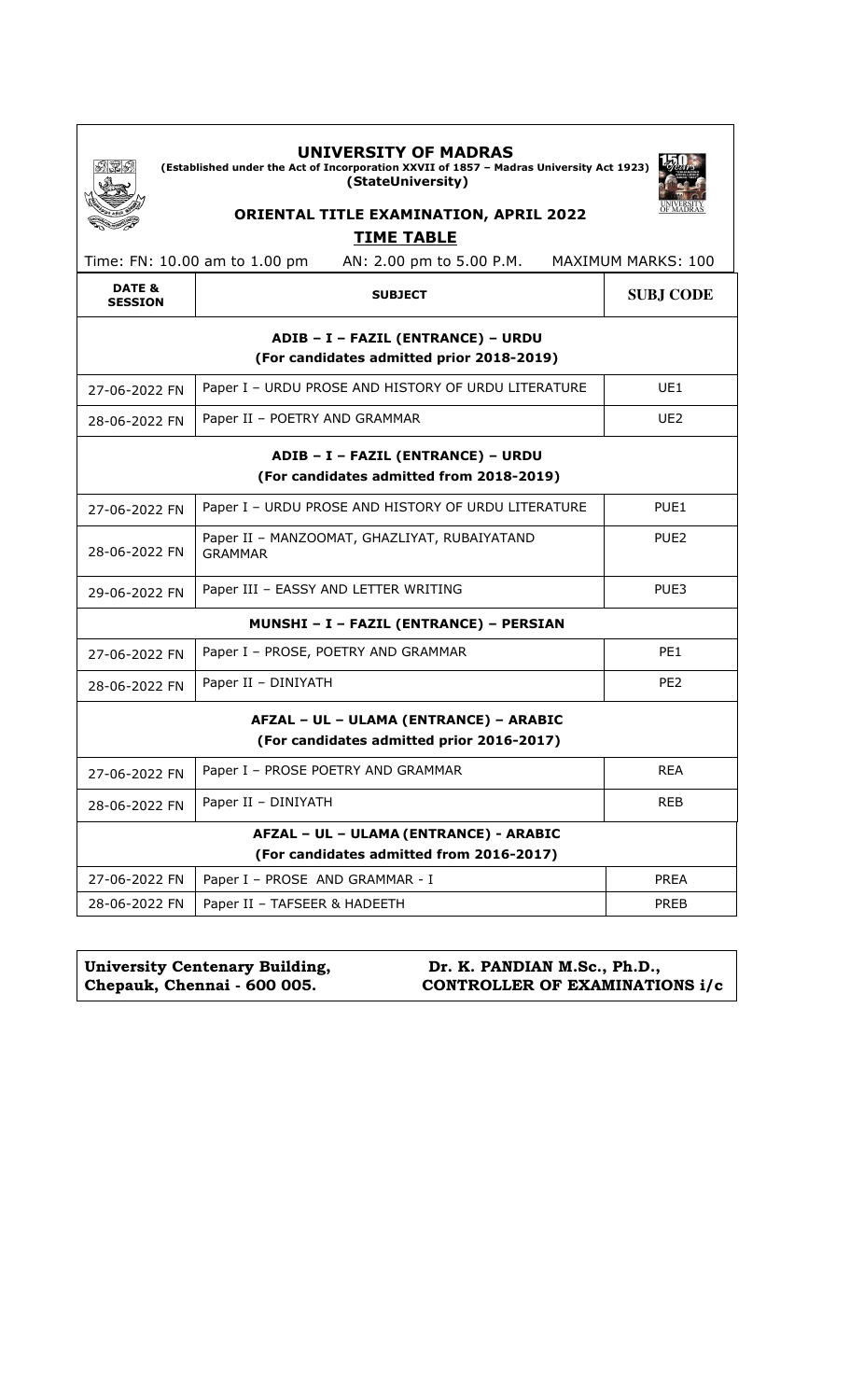### **UNIVERSITY OF MADRAS**

**(Established under the Act of Incorporation XXVII of 1857 – Madras University Act 1923) (StateUniversity)**



# **ORIENTAL TITLE EXAMINATION, APRIL 2022 TIME TABLE**

Time: FN: 10.00 am to 1.00 pm AN: 2.00 pm to 5.00 P.M. MAXIMUM MARKS: 100

373

| DATE &<br><b>SESSION</b> | <b>SUBJECT</b>                                                                        | <b>SUBJ CODE</b> |
|--------------------------|---------------------------------------------------------------------------------------|------------------|
|                          | ADIB - I - FAZIL (Preliminary) - URDU                                                 |                  |
|                          | (For candidates admitted prior 2019-2020)                                             |                  |
| 27-06-2022 FN            | Paper I - URDU PROSE                                                                  | UP1              |
| 28-06-2022 FN            | Paper II - URDU POETRY                                                                | UP <sub>2</sub>  |
| 29-06-2022 FN            | Paper III - GRAMMAR, RHETORIC AND PROSODY                                             | UP3              |
| 30-06-2022 FN            | Paper IV - ISLAMIC AND INDIAN HISTORY                                                 | UP4              |
| 01-07-2022 FN            | Paper V - PRESCRIBED TEXT BOOKS IN PERSIAN                                            | UP5              |
| 02-07-2022 FN            | Paper VI - HISTORY OF URDU LANGUAGE AND LITERATURE                                    | UP <sub>6</sub>  |
|                          | ADIB - I - FAZIL (Preliminary) - URDU                                                 |                  |
|                          | (For candidates admitted from 2019-2020)                                              |                  |
| 27-06-2022 FN            | Paper I - URDU PROSE                                                                  | PUP1             |
| 28-06-2022 FN            | Paper II - URDU POETRY                                                                | PUP <sub>2</sub> |
| 29-06-2022 FN            | Paper III - ISLAMIC HISTORY                                                           | PUP3             |
| 30-06-2022 FN            | Paper IV - INDIAN HISTORY                                                             | PUP4             |
| 01-07-2022 FN            | Paper V - SPECIAL STUDY OF AN AUTHOR:<br>ALLAMA IQBAL                                 | PUP5             |
| 02-07-2022 FN            | Paper VI - SPECIAL STUDY OF AN AUTHOR:<br>SIR SYED AHMED KHAN                         | PUP <sub>6</sub> |
|                          | AFZAL - UL - ULAMA (Preliminary) - ARABIC                                             |                  |
|                          | (For candidates admitted prior 2016-2017)                                             |                  |
| 27-06-2022 FN            | Paper I - TAFSEER AND USOOLUL TAFSEER                                                 | <b>RPA</b>       |
| 28-06-2022 FN            | Paper II - HADEETH AND USOOLUL HADEETH                                                | <b>RPB</b>       |
| 29-06-2022 FN            | Paper III - FIQH AND USOOLUL FIQH                                                     | <b>RPC</b>       |
| 30-06-2022 FN            | Paper IV - GRAMMER, REHTORIC                                                          | <b>RPD</b>       |
| 01-07-2022 FN            | Paper V - HISTORY OF ISLAMIC CIVILIZATION                                             | <b>RPE</b>       |
|                          | Paper V - SEERATUN NABI (Admitted in 2003-04)                                         | <b>RPH</b>       |
| 02-07-2022 FN            | Paper VI - TRANSLATION AND COMPOSITION                                                | <b>RPG</b>       |
|                          | AFZAL - UL - ULAMA (Preliminary) - ARABIC<br>(For candidates admitted from 2016-2017) |                  |
| 27-06-2022 FN            | Paper I - GRAMMER - II                                                                | <b>PRPA</b>      |
| 28-06-2022 FN            | Paper II - RHETORIC                                                                   | <b>PRPB</b>      |
| 29-06-2022 FN            | Paper III - TAFSEER AND USOOL AI-RAFSEER                                              | <b>PRPC</b>      |
| 30-06-2022 FN            | Paper IV - HADEETH AND USOOL AI-HADEETH                                               | <b>PRPD</b>      |
| 01-07-2022 FN            | Paper V - FIQH AND USOOL AI-FIQH                                                      | <b>PRPE</b>      |
| 02-07-2022 FN            | Paper VI - ISLAMIC HISTORY - I                                                        | <b>PRPF</b>      |
|                          |                                                                                       |                  |

**Contd….2**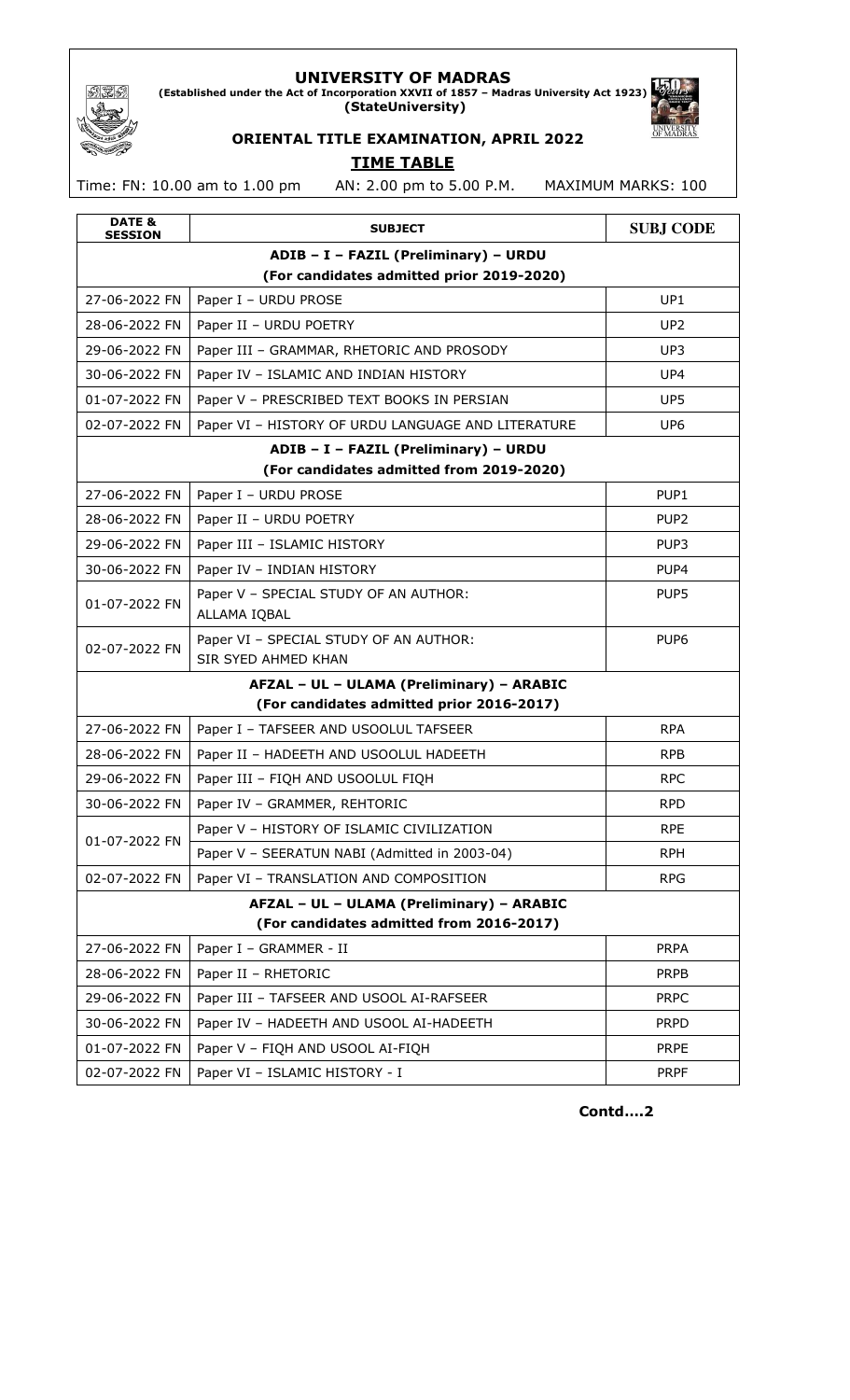| MUNSHI - I - FAZIL (Preliminary) - PERSIAN |                                           |                 |
|--------------------------------------------|-------------------------------------------|-----------------|
| 27-06-2022 FN                              | Paper I - MODERN PERSIAN POETRY AND DRAMA | PP <sub>1</sub> |
| 28-06-2022 FN                              | Paper II - MODERN PERSIAN PROSE           | PP <sub>2</sub> |
| 29-06-2022 FN                              | Paper III - GRAMMAR, RHETORIC AND PROSODY | PP <sub>3</sub> |
| 30-06-2022 FN                              | Paper IV - CLASSICAL PERSIAN PROSE        | PP4             |
| 01-07-2022 FN                              | Paper V – ADDITIONAL LANGUAGE ARABIC      | PP <sub>5</sub> |
| 02-07-2022 FN                              | Paper VI - LITERARY HISTORY OF PERSIAN    | PP <sub>6</sub> |

**University Centenary Building, Chepauk, Chennai - 600 005.** 

#### **Dr. K. PANDIAN M.Sc., Ph.D., CONTROLLER OF EXAMINATIONS i/c**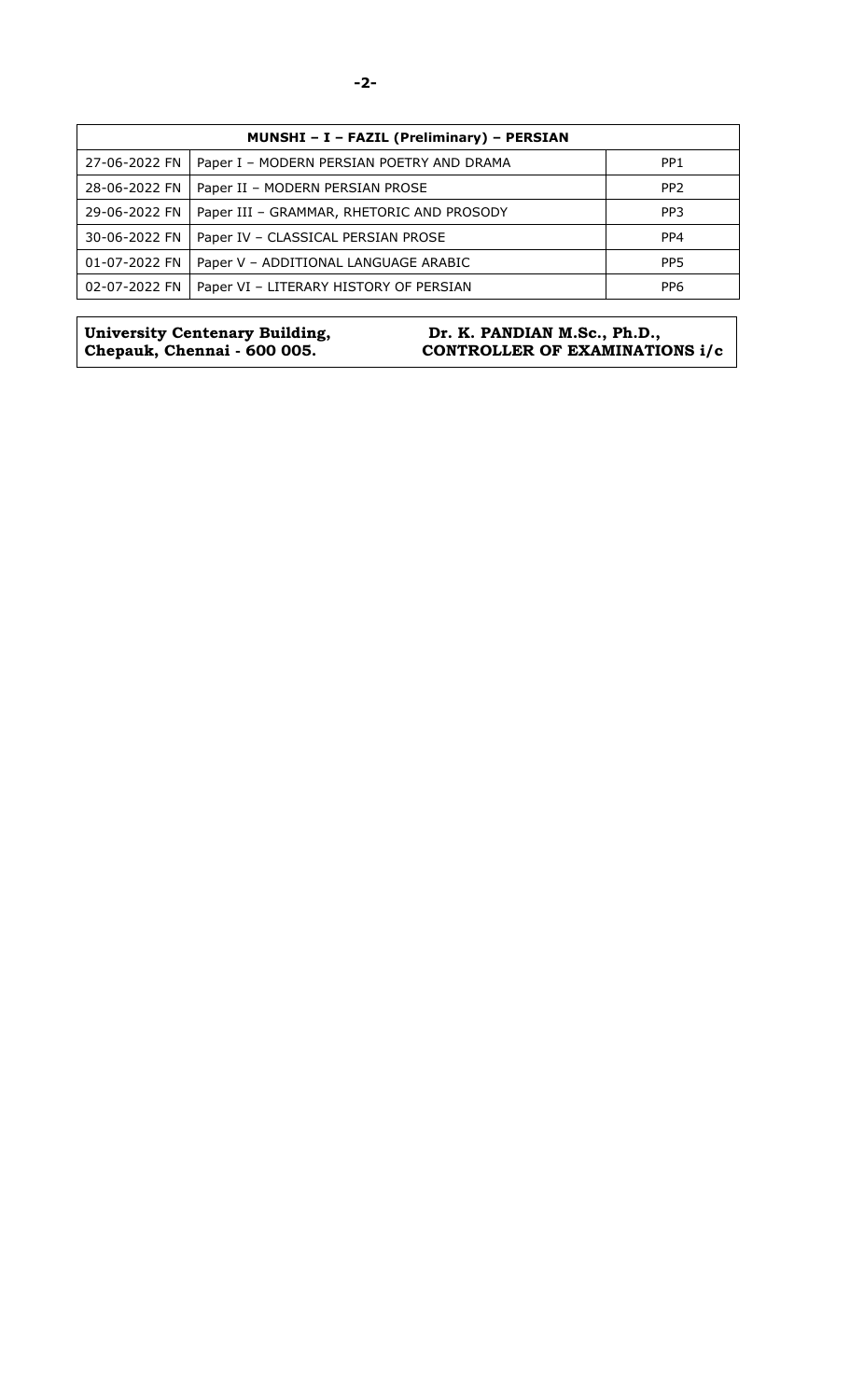#### **UNIVERSITY OF MADRAS**

**(Established under the Act of Incorporation XXVII of 1857 – Madras University Act 1923) (StateUniversity)**

**ORIENTAL TITLE EXAMINATION, APRIL 2022 TIME TABLE** 

**OF MADRAS** 

# Time: FN: 10.00 am to 1.00 pm AN: 2.00 pm to 5.00 P.M. MAXIMUM MARKS: 100

| DATE &<br><b>SESSION</b>                                             | <b>SUBJECT</b>                                                                  | <b>SUBJ CODE</b> |
|----------------------------------------------------------------------|---------------------------------------------------------------------------------|------------------|
|                                                                      | ADIB - I - FAZIL (Final) - URDU - (For candidates admitted prior to 2020-2021)  |                  |
| 27-06-2022 FN                                                        | Paper I - URDU PROSE                                                            | UF1              |
| 28-06-2022 FN                                                        | Paper II - URDU POETRY                                                          | UF <sub>2</sub>  |
| 29-06-2022 FN                                                        | Paper III - SPECIAL AUTHOR: SIR SYED                                            | UF3              |
| 30-06-2022 FN                                                        | Paper IV - ISLAMIC AND INDIAN HISTORY                                           | UF4              |
| 01-07-2022 FN                                                        | Paper V - HISTORY OF URDU LANGUAGE AND LITERATURE                               | UF5              |
| 02-07-2022 FN                                                        | Paper VI - PRESCRIBED TEXT BOOKS IN PERSIAN                                     | UF <sub>6</sub>  |
|                                                                      | ADIB - I - FAZIL (Final) - URDU - (For candidates admitted from 2020-2021)      |                  |
| 27-06-2022 FN                                                        | Paper I - HISTORY OF URDU LANGUAGE AND LITERATURE                               | PUF <sub>1</sub> |
| 28-06-2022 FN                                                        | Paper II - URDU RUBAIYAT                                                        | PUF <sub>2</sub> |
| 29-06-2022 FN                                                        | Paper III - NOVEL                                                               | PUF3             |
| 30-06-2022 FN                                                        | Paper IV - SPECIAL STUDY OF AN AUTHOR: ALTHAF HUSAIN HALI                       | PUF4             |
| 01-07-2022 FN                                                        | Paper V - PERSIAN TEXT                                                          | PUF5             |
| 02-07-2022 FN                                                        | Paper VI - SPECIAL STUDY OF AN AUTHOR: ALLAMASHIBLINOAMANI                      | PUF <sub>6</sub> |
|                                                                      | AFZAL - UL - ULAMA (Final) - ARABIC - (For candidates admitted prior 2016-2017) |                  |
| 27-06-2022 FN                                                        | Paper I - PROSE - CLASSICAL AND MODERN                                          | <b>RFA</b>       |
| 28-06-2022 FN                                                        | Paper II - POETRY - CLASSICAL AND MODERN                                        | <b>RFB</b>       |
| 29-06-2022 FN                                                        | Paper III - ISLAMIC HISTORY                                                     | <b>RFC</b>       |
| 30-06-2022 FN                                                        | Paper IV - ISLAMIC PHILOSOPHY AND DOGMAS                                        | <b>RFD</b>       |
| 01-07-2022 FN                                                        | Paper V - HISTORY OF MODERN ARABIC LITERATURE                                   | <b>RFE</b>       |
|                                                                      | Paper V - MODERN ARABIC LITERATURE (Admitted in 2003-04)                        | <b>RFH</b>       |
| 02-07-2022 FN                                                        | Paper VI - SPECIAL AUTOUR                                                       | <b>RFG</b>       |
|                                                                      | AFZAL - UL - ULAMA (Final) - ARABIC - (For candidates admitted from 2016-2017)  |                  |
| 27-06-2022 FN                                                        | Paper I Classical and Modern - Prose                                            | <b>PRFA</b>      |
| 28-06-2022 FN                                                        | Paper II Classical and Modern - Poetry                                          | <b>PRFB</b>      |
| 29-06-2022 FN                                                        | Paper III Islamic Philosophy and Aqeeda                                         | <b>PRFC</b>      |
| 30-06-2022 FN                                                        | Paper IV Islamic History II                                                     | <b>PRFD</b>      |
| 01-07-2022 FN                                                        | Paper V Arabic Linguistics                                                      | <b>PRFE</b>      |
| 02-07-2022 FN                                                        | Paper VI History of Modern Arabic Literature                                    | <b>PRFF</b>      |
|                                                                      | MUNSHI - I - FAZIL (Final) - PERSIAN                                            |                  |
| 27-06-2022 FN                                                        | Paper I - CLASSICAL PERSIAN POETRY                                              | PF1              |
| 28-06-2022 FN                                                        | Paper II - INDO-PERSIAN LITERATURE                                              | PF <sub>2</sub>  |
| 29-06-2022 FN                                                        | Paper III - TEASAWWUF                                                           | PF3              |
| 30-06-2022 FN                                                        | Paper IV - TRANSLATION AND ESSAY                                                | PF4              |
| 01-07-2022 FN                                                        | Paper V - ADDITIONAL LANGUAGE ARABIC                                            | PF5              |
| 02-07-2022 FN                                                        | Paper VI - LITERARY HISTORY OF PERSIAN                                          | PF6              |
| <b>University Centenary Building,</b><br>Chepauk, Chennai - 600 005. | Dr. K. PANDIAN M.Sc., Ph.D.,<br>CONTROLLER OF EXAMINATIONS i/c                  |                  |